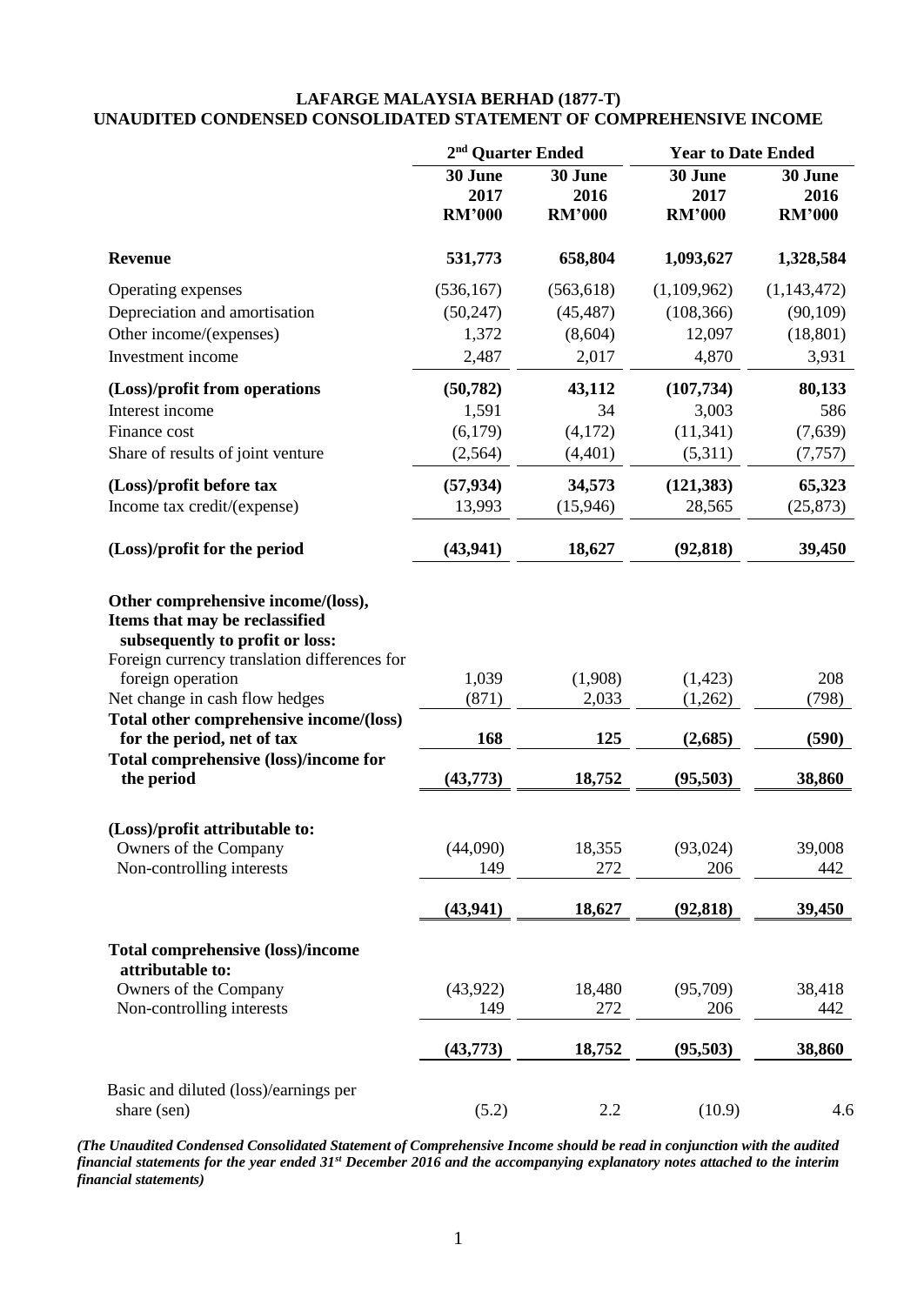#### **LAFARGE MALAYSIA BERHAD (1877-T) UNAUDITED CONDENSED CONSOLIDATED STATEMENT OF FINANCIAL POSITION**

|                                              | <b>Note</b> | As at<br>30 June<br>2017<br><b>RM'000</b> | As at<br>31 December<br>2016<br><b>RM'000</b> |
|----------------------------------------------|-------------|-------------------------------------------|-----------------------------------------------|
| <b>ASSETS</b>                                |             |                                           |                                               |
| Non-current assets                           |             |                                           |                                               |
| Property, plant and equipment                |             | 1,692,467                                 | 1,741,323                                     |
| Investment property                          |             | 3,136                                     | 3,139                                         |
| Prepaid lease payments on leasehold land     |             | 74,087                                    | 79,116                                        |
| Goodwill on consolidation                    |             | 1,396,134                                 | 1,396,134                                     |
| Other intangible assets                      |             | 21,823                                    | 23,156                                        |
| Investment in joint venture                  |             | 20,550                                    | 25,710                                        |
| Other financial assets                       |             | 2,431                                     | 2,491                                         |
| Deferred tax assets                          |             | 19,092                                    | 15,856                                        |
|                                              |             | $\overline{3,229,720}$                    | 3,286,925                                     |
| Current assets                               |             |                                           |                                               |
| Inventories                                  |             | 359,806                                   | 280,048                                       |
| Current tax assets                           |             | 84,783                                    | 59,607                                        |
| Trade receivables                            |             | 392,305                                   | 373,967                                       |
| Other receivables and prepaid expenses       |             | 68,171                                    | 32,145                                        |
| Amounts owing by holding and other related   |             |                                           |                                               |
| companies                                    |             | 6,210                                     | 16,617                                        |
| Derivative financial assets                  |             | 550                                       | 345                                           |
| Cash and bank balances                       |             | 118,008                                   | 206,188                                       |
|                                              |             | 1,029,833                                 | 968,917                                       |
| <b>Total assets</b>                          |             | 4,259,553                                 | 4,255,842                                     |
| <b>EQUITY AND LIABILITIES</b>                |             |                                           |                                               |
| Share capital and reserves                   |             |                                           |                                               |
| Share capital                                |             | 1,950,692                                 | 849,695                                       |
| Reserves:                                    |             |                                           |                                               |
| Share premium                                |             |                                           | 1,067,199                                     |
| Capital redemption reserve                   |             |                                           | 33,798                                        |
| Exchange equalisation reserve                |             | 26,211                                    | 27,634                                        |
| Investments revaluation reserve              |             | 356                                       | 356                                           |
| Hedging reserve                              |             | (1,242)                                   | 20                                            |
| Retained earnings                            |             | 986,974                                   | 1,079,998                                     |
| Equity attributable to owners of the Company |             | 2,962,991                                 | 3,058,700                                     |
| Non-controlling interests                    |             | 5,136                                     | 4,930                                         |
| Total equity                                 |             | 2,968,127                                 | 3,063,630                                     |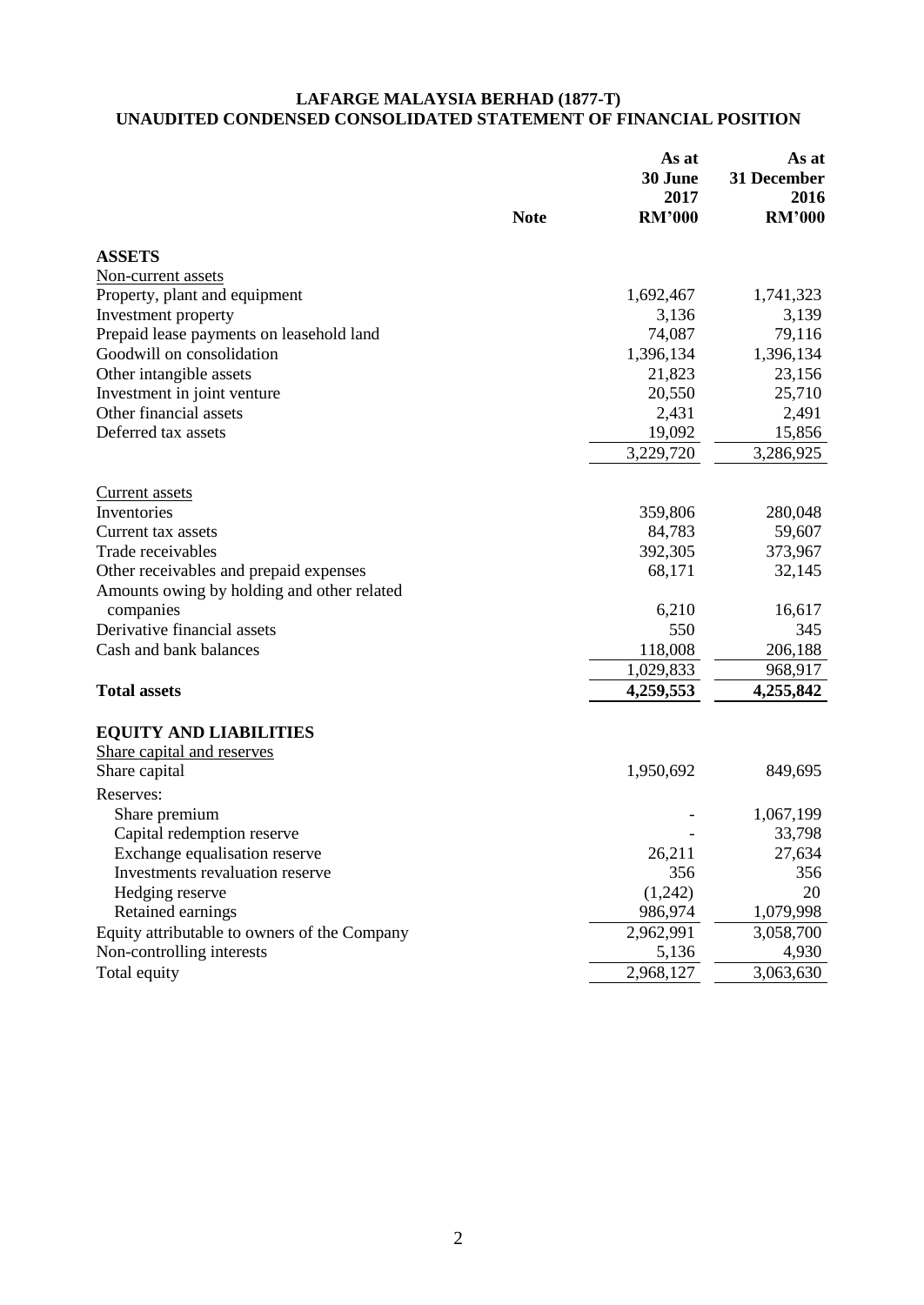## **LAFARGE MALAYSIA BERHAD (1877-T) UNAUDITED CONDENSED CONSOLIDATED STATEMENT OF FINANCIAL POSITION**

|                                                        |             | As at<br>30 June<br>2017 | As at<br>31 December<br>2016 |
|--------------------------------------------------------|-------------|--------------------------|------------------------------|
|                                                        | <b>Note</b> | <b>RM'000</b>            | <b>RM'000</b>                |
| Non-current liabilities                                |             |                          |                              |
| <b>Borrowings</b>                                      | B7          | 179,638                  |                              |
| Retirement benefits                                    |             | 83,505                   | 80,070                       |
| Deferred tax liabilities                               |             | 119,967                  | 152,976                      |
|                                                        |             | 383,110                  | 233,046                      |
| <b>Current liabilities</b>                             |             |                          |                              |
| Trade payables                                         |             | 526,865                  | 476,338                      |
| Other payables and accrued expenses                    |             | 84,180                   | 111,294                      |
| Amounts owing to holding and other related             |             |                          |                              |
| companies                                              |             | 80,202                   | 23,313                       |
| <b>Borrowings</b>                                      | B7          | 209,818                  | 347,470                      |
| Derivative financial liabilities                       |             | 1,199                    |                              |
| Current tax liabilities                                |             | 6,052                    | 751                          |
|                                                        |             | 908,316                  | 959,166                      |
| <b>Total liabilities</b>                               |             | 1,291,426                | 1,192,212                    |
| <b>Total equity and liabilities</b>                    |             | 4,259,553                | 4,255,842                    |
| Net assets per share attributable to ordinary equity   |             |                          |                              |
| holders of the Company (RM)                            |             | 3.49                     | 3.60                         |
| Net tangible assets per share attributable to ordinary |             |                          |                              |
| equity holders of the Company (RM)                     |             | 1.82                     | 1.93                         |

*(The Unaudited Condensed Consolidated Statement of Financial Position should be read in conjunction with the audited financial statements for the year ended 31st December 2016 and the accompanying explanatory notes attached to the interim financial statements)*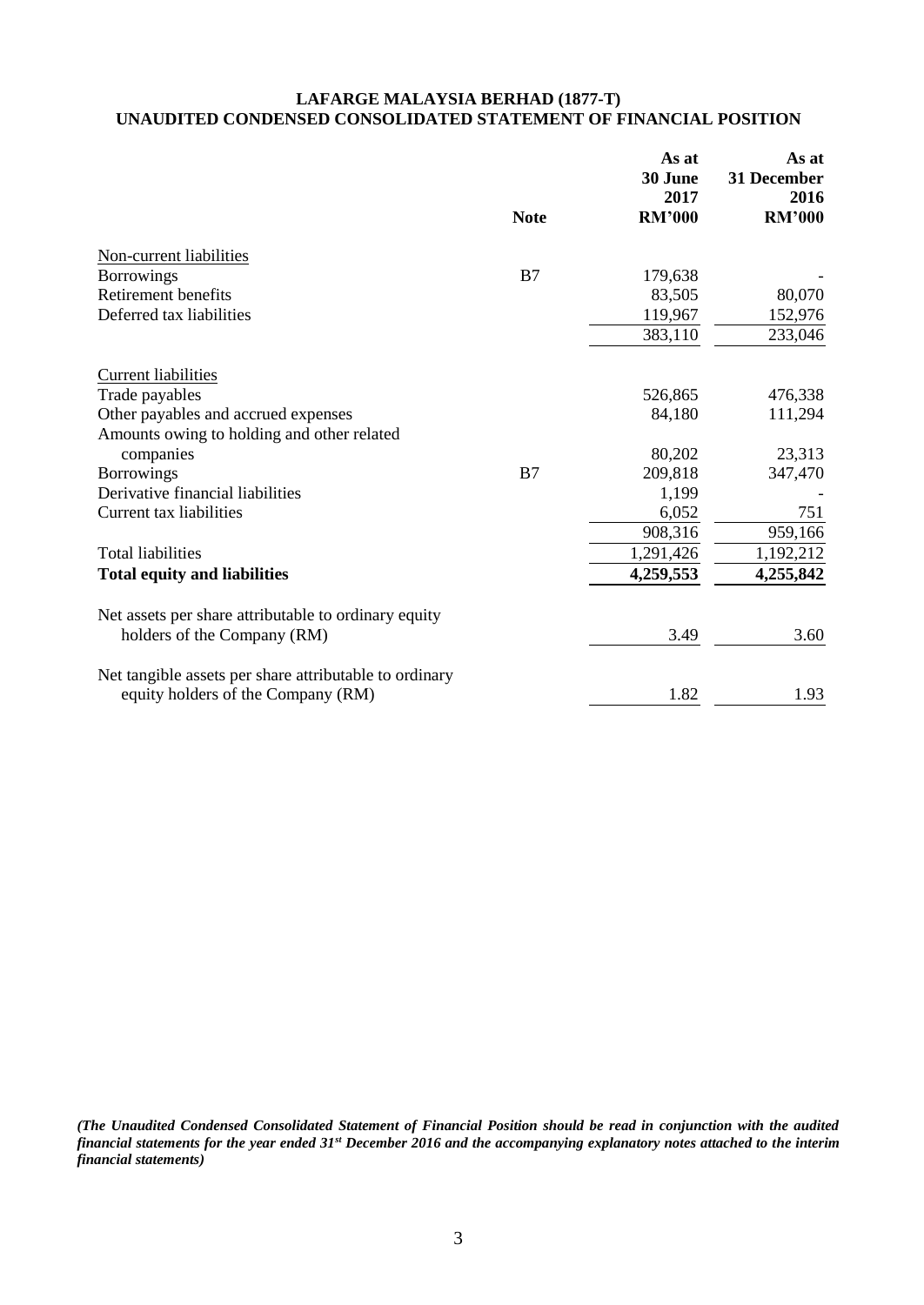#### **LAFARGE MALAYSIA BERHAD (1877-T)**

## **UNAUDITED CONDENSED CONSOLIDATED STATEMENT OF CHANGES IN EQUITY**

|                                                                               |                                          | Non-distributable                        |                                                          |                                                                           |                                                                            | <b>Distributable</b>                              |                                                     |                               |                                                          |                                                |
|-------------------------------------------------------------------------------|------------------------------------------|------------------------------------------|----------------------------------------------------------|---------------------------------------------------------------------------|----------------------------------------------------------------------------|---------------------------------------------------|-----------------------------------------------------|-------------------------------|----------------------------------------------------------|------------------------------------------------|
|                                                                               | <b>Share</b><br>Capital<br><b>RM'000</b> | <b>Share</b><br>Premium<br><b>RM'000</b> | Capital<br>Redemption<br><b>Reserve</b><br><b>RM'000</b> | <b>Exchange</b><br><b>Equalisation</b><br><b>Reserve</b><br><b>RM'000</b> | <b>Investment</b><br><b>Revaluation</b><br><b>Reserve</b><br><b>RM'000</b> | <b>Hedging</b><br><b>Reserve</b><br><b>RM'000</b> | <b>Retained</b><br><b>Earnings</b><br><b>RM'000</b> | <b>Total</b><br><b>RM'000</b> | Non-<br>controlling<br><b>Interests</b><br><b>RM'000</b> | <b>Total</b><br><b>Equity</b><br><b>RM'000</b> |
| As at 1 January 2017<br>Profit for the period<br>Other comprehensive loss for | 849,695                                  | 1,067,199                                | 33,798                                                   | 27,634                                                                    | 356                                                                        | 20                                                | 1,079,998<br>(93,024)                               | 3,058,700<br>(93,024)         | 4,930<br>206                                             | 3,063,630<br>(92, 818)                         |
| the period, net of tax<br>Transfer arising from "no par<br>value" regime (1)  | 1,100,997                                | (1,067,199)                              | (33,798)                                                 | (1, 423)                                                                  | $\overline{\phantom{a}}$                                                   | (1,262)                                           |                                                     | (2,685)                       |                                                          | (2,685)                                        |
| As at 30 June 2017                                                            | 1,950,692                                |                                          | $\sim$                                                   | 26,211                                                                    | 356                                                                        | (1,242)                                           | 986,974                                             | 2,962,991                     | 5,136                                                    | 2,968,127                                      |
| As at 1 January 2016<br>Profit for the period<br>Other comprehensive          | 849,695                                  | 1,067,199                                | 33,798                                                   | 28,427                                                                    | 36                                                                         | 125                                               | 1,109,266<br>39,008                                 | 3,088,546<br>39,008           | 5,225<br>442                                             | 3,093,771<br>39,450                            |
| income/(loss) for the period,<br>net of tax                                   |                                          |                                          |                                                          | 208                                                                       | $\overline{\phantom{0}}$                                                   | (798)                                             |                                                     | (590)                         |                                                          | (590)                                          |
| Acquisition of additional<br>interest in an existing<br>subsidiary            |                                          |                                          |                                                          |                                                                           |                                                                            |                                                   | 404                                                 | 404                           | (1,241)                                                  | (837)                                          |
| Dividends                                                                     |                                          |                                          |                                                          |                                                                           |                                                                            |                                                   | (84,970)                                            | (84,970)                      |                                                          | (84,970)                                       |
| As at 30 June 2016                                                            | 849,695                                  | 1,067,199                                | 33,798                                                   | 28,635                                                                    | 36                                                                         | (673)                                             | 1,063,708                                           | 3,042,398                     | 4,426                                                    | 3,046,824                                      |

 $^{(1)}$  Effective from 31 January 2017, the new Companies Act 2016 ("the Act") abolished the concept of authorised share capital and par value of share capital. Consequently, the credit balance of the share premium account and capital redemption reserve become part of the Company's share capital pursuant to the transitional provision set out in Section 618(2) of the Act. Notwithstanding this provision, the Company may within 24 months from the commencement of the Act, use this amount for purposes as set out in Section 618(3) of the Act. There is no impact on the numbers of ordinary shares in issue or the relative entitlement of any of the members as a result of this transition.

*(The Unaudited Condensed Consolidated Statement of Changes in Equity should be read in conjunction with the audited financial statements for the year ended 31st December 2016 and the accompanying explanatory notes attached to the interim financial statements)*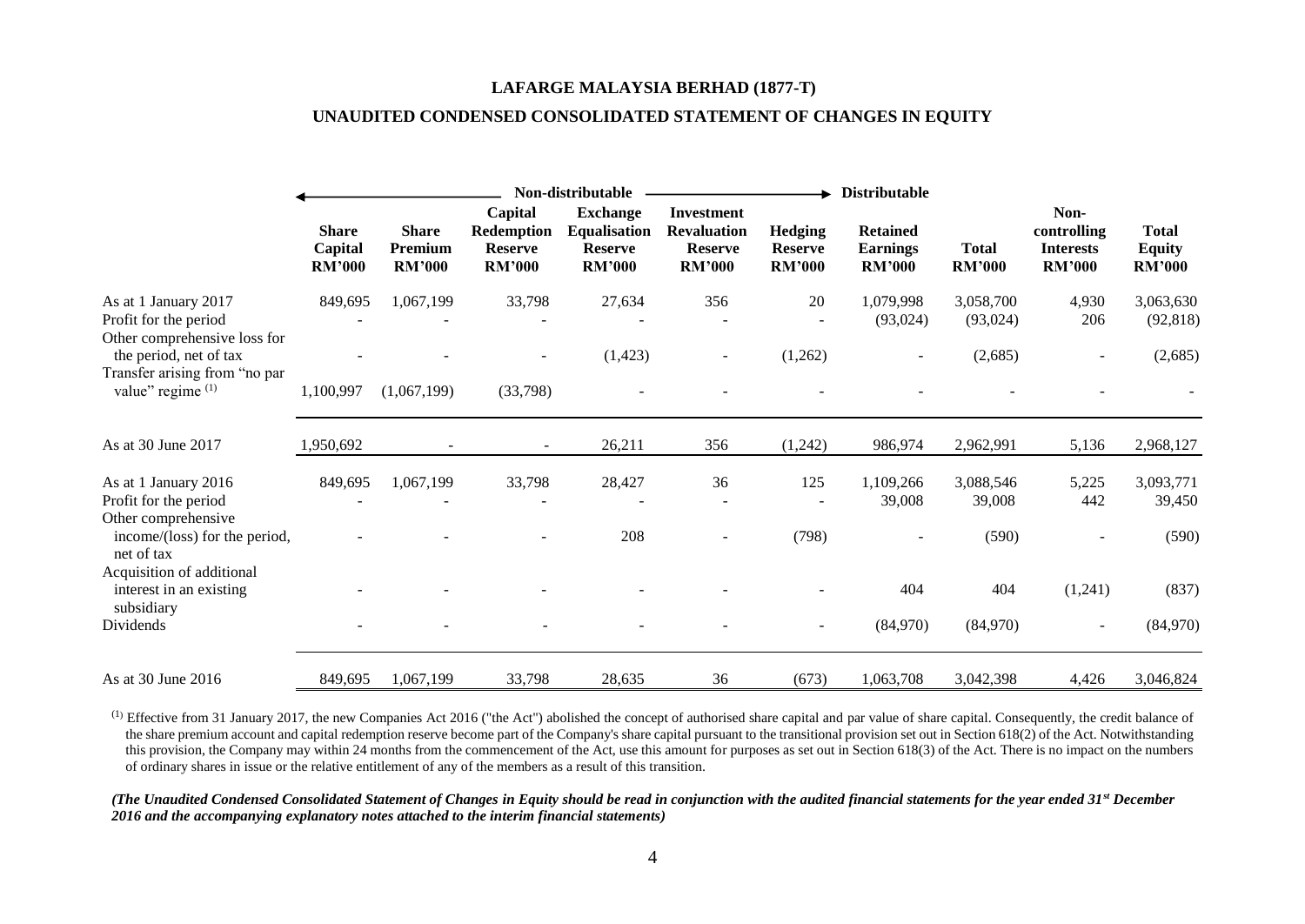#### **LAFARGE MALAYSIA BERHAD (1877-T) UNAUDITED CONDENSED CONSOLIDATED STATEMENT OF CASH FLOWS**

|                                                        | <b>6 months Financial Period Ended</b> |               |
|--------------------------------------------------------|----------------------------------------|---------------|
|                                                        | 30 June                                | 30 June       |
|                                                        | 2017                                   | 2016          |
|                                                        | <b>RM'000</b>                          | <b>RM'000</b> |
| <b>Cash Flows From Operating Activities</b>            |                                        |               |
| (Loss)/profit before tax                               | (121, 383)                             | 65,323        |
| Adjustments for:-                                      |                                        |               |
| Allowance for inventory obsolescence                   | 1,233                                  | 89            |
| Amortisation of:                                       |                                        |               |
| - other intangible assets                              | 1,333                                  | 1,418         |
| - prepaid lease payments on leasehold land             | 2,369                                  | 2,646         |
| Depreciation of:                                       |                                        |               |
| - investment property                                  | 3                                      | 1             |
| - property, plant and equipment                        | 104,661                                | 86,044        |
| Derivative (gain)/loss                                 | (695)                                  | 1,493         |
| Finance cost                                           | 11,341                                 | 7,639         |
| Impairment loss recognised on trade receivables        | 990                                    | 3,726         |
| Interest income                                        | (3,003)                                | (586)         |
| (Gain)/loss on disposal of:                            |                                        |               |
| - property, plant and equipment                        | (5,736)                                | 2,486         |
| - prepaid lease payment                                | (9,105)                                |               |
| - unquoted investment                                  | 10                                     |               |
| Property, plant and equipment written off              | 165                                    | 846           |
| Provision for retirement benefits                      | 5,447                                  | 4,624         |
| Reversal of impairment loss on trade receivables       | (502)                                  | (677)         |
| Unrealised loss on foreign exchange                    | 1,191                                  | 2,592         |
| Share of results of joint venture                      | 5,311                                  | 7,757         |
| Operating profit before changes in working capital     | (6,370)                                | 185,421       |
| (Increase)/decrease in:                                |                                        |               |
| Inventories                                            | (80, 973)                              | (7,534)       |
| Receivables                                            | (52, 120)                              | (38, 483)     |
| Amounts owing by holding and other related companies   | 10,407                                 | 12,026        |
| Increase/(decrease) in:                                |                                        |               |
| Payables                                               | 13,565                                 | (11, 354)     |
| Amounts owing to holding and other related companies   | 55,954                                 | 1,797         |
| Cash (used in)/generated from operations               | (59, 537)                              | 141,873       |
| Retirement benefits paid                               | (2,012)                                | (4, 867)      |
| Tax paid                                               | (26,792)                               | (59, 223)     |
| Net cash (used in)/generated from operating activities | (88, 341)                              | 77,783        |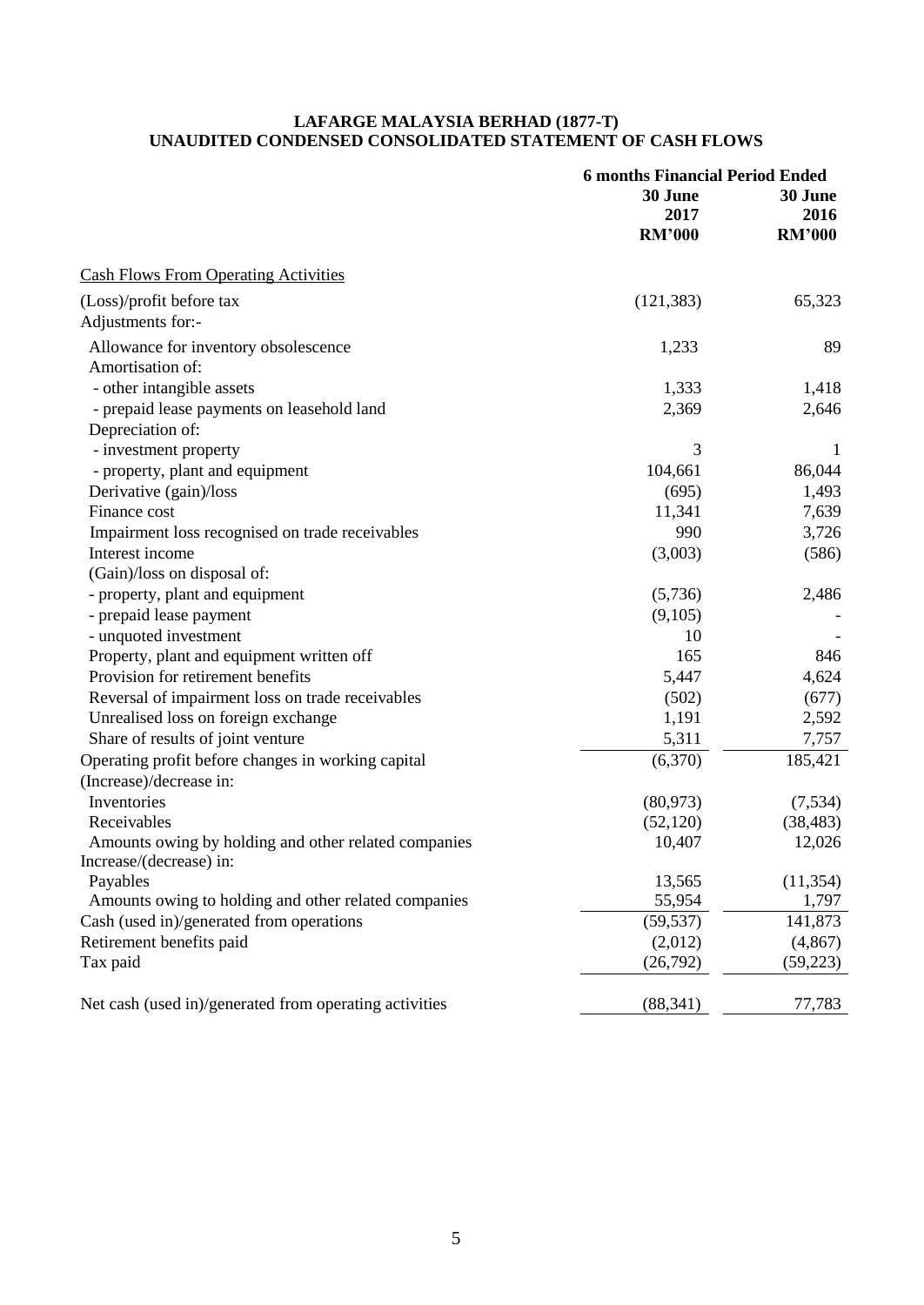#### **LAFARGE MALAYSIA BERHAD (1877-T) UNAUDITED CONDENSED CONSOLIDATED STATEMENT OF CASH FLOWS**

|                                                                | <b>Financial Year Ended</b> |               |  |
|----------------------------------------------------------------|-----------------------------|---------------|--|
|                                                                | 30 June                     | 30 June       |  |
|                                                                | 2017                        | 2016          |  |
|                                                                | <b>RM'000</b>               | <b>RM'000</b> |  |
| <b>Cash Flows From Investing Activities</b>                    |                             |               |  |
| Additions to property, plant and equipment                     | (52,400)                    | (103,062)     |  |
| Acquisitions of additional interests in an existing subsidiary |                             | (837)         |  |
| Interest received                                              | 3,003                       | 586           |  |
| Proceeds from disposal of:                                     |                             |               |  |
| - property, plant and equipment                                | 595                         | 2,327         |  |
| - prepaid lease payment                                        | 11,765                      |               |  |
| - unquoted investment                                          | 50                          |               |  |
| Net cash used in investing activities                          | (36,987)                    | (100, 986)    |  |
| <b>Cash Flows From Financing Activities</b>                    |                             |               |  |
| Dividends paid                                                 |                             | (127, 455)    |  |
| Interest paid                                                  | (4, 811)                    | (7,655)       |  |
| Drawdown of borrowings                                         | 347,172                     | 500           |  |
| Repayment of borrowings                                        | (318,500)                   | (11,100)      |  |
| Net cash generated from/(used in) financing activities         | 23,861                      | (145,710)     |  |
| Net Change in Cash and Cash Equivalents                        | (101, 467)                  | (168,913)     |  |
| Effects of currency translations                               | 73                          | (184)         |  |
| Cash and Cash Equivalents at beginning of the year             | 199,718                     | 311,395       |  |
| Cash and Cash Equivalents at end of the year                   | 98,324                      | 142,298       |  |
|                                                                |                             |               |  |
| Cash and bank balances                                         | 118,008                     | 188,271       |  |
| Bank overdraft (Note B7)                                       | (19, 684)                   | (45, 973)     |  |
|                                                                | 98,324                      | 142,298       |  |
|                                                                |                             |               |  |

*(The Unaudited Condensed Consolidated Statement of Cash Flows should be read in conjunction with the audited financial statements for the year ended 31st December 2016 and the accompanying explanatory notes attached to the interim financial statements)*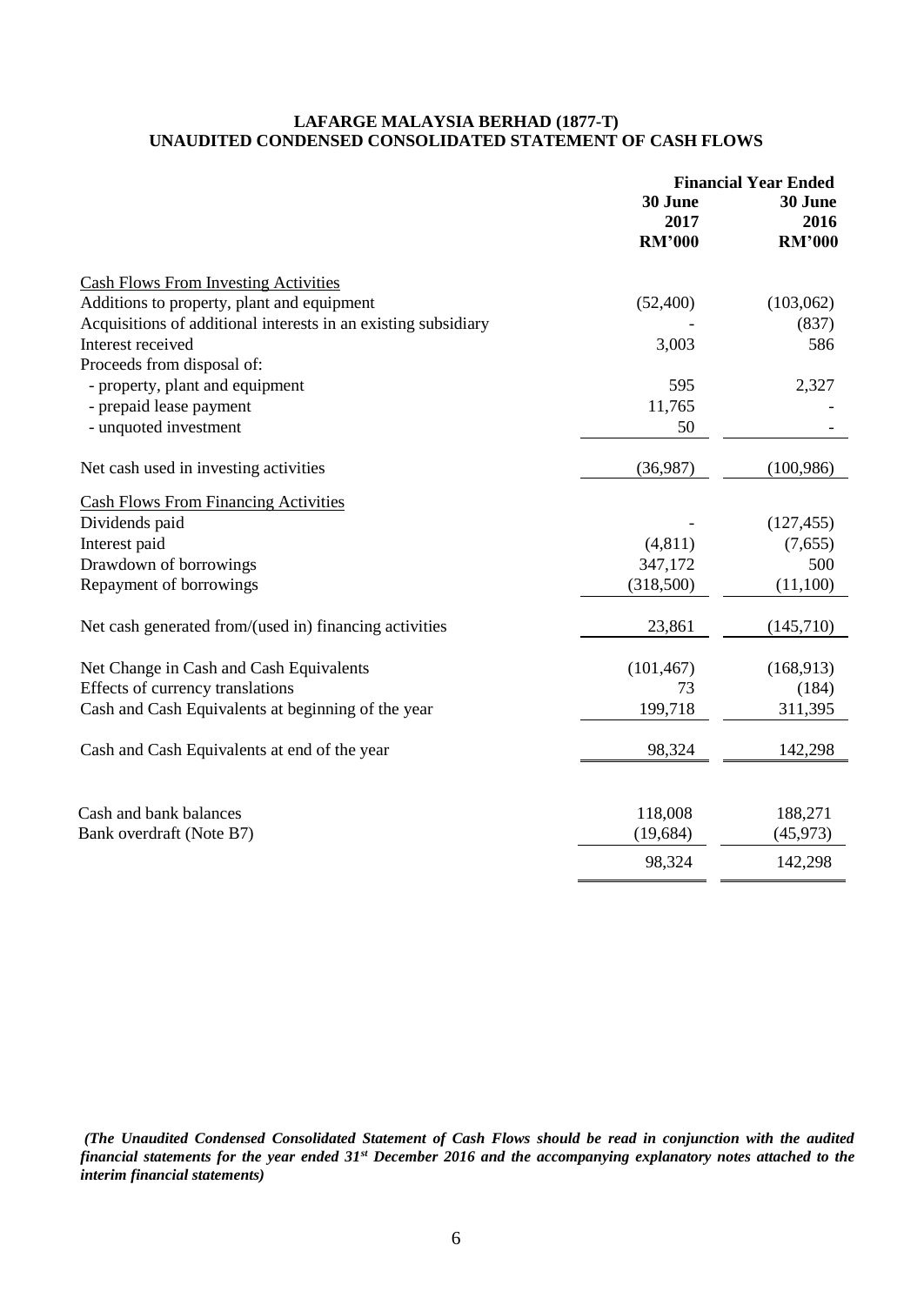#### **LAFARGE MALAYSIA BERHAD (1877-T)**

## **A. EXPLANATORY NOTES PURSUANT TO MALAYSIAN FINANCIAL REPORTING STANDARD ("MFRS") 134**

#### **A1. Basis of Preparation**

The interim financial statements have been prepared in accordance with Malaysian Financial Reporting Standard ("MFRS") 134 Interim Financial Reporting issued by the Malaysian Accounting Standards Board ("MASB") and paragraph 9.22 of Bursa Malaysia Securities Berhad ("Bursa Securities") Main Market Listing Requirements.

The interim financial statements should be read in conjunction with the Group's audited financial statements for the year ended 31 December 2016. The audited financial statements of the Group for the year ended 31 December 2016 were prepared in accordance with MFRS and International Financial Reporting Standards ("IFRS"). These explanatory notes attached to the interim financial statements provide an explanation of events and transactions that are significant to an understanding of the changes in the financial position and performance of the Group since the year ended 31 December 2016.

#### **A2. Significant Accounting Policies**

The significant accounting policies adopted are consistent with those of the audited financial statements for the year ended 31 December 2016, except for the adoption of the following MFRSs and amendments to MFRSs:

#### **Adoption of Amendments to MFRSs**

Effective for annual periods beginning on or after 1 January 2017:

| Amendments to MFRS 107 | Disclosure Initiative                                    |
|------------------------|----------------------------------------------------------|
| Amendments to MFRS 112 | Recognition of Deferred Tax Assets for Unrealised Losses |
| Amendments to MFRS 12  | Annual Improvements to MFRS Standards 2014 - 2016 Cycle  |

The adoption of the abovementioned Amendments to MFRSs has no significant effect to the Group's consolidated financial statements of the current quarter or comparative consolidated financial statements of the prior financial year.

The Group has not adopted the following new and revised MFRSs that have been issued but are not yet effective:

| MFRS 9                    | Financial Instruments <sup>1</sup>                                   |  |  |  |
|---------------------------|----------------------------------------------------------------------|--|--|--|
| MFRS 15                   | Revenue from Contracts with Customers <sup>1</sup>                   |  |  |  |
| MFRS 16                   | Leases <sup>2</sup>                                                  |  |  |  |
| Amendments to MFRS 10 and | Sale or Contribution of Assets between an Investor and its           |  |  |  |
| <b>MFRS 128</b>           | Associate or Joint Venture <sup>3</sup>                              |  |  |  |
| Amendments to MFRS 140    | Transfers of Investment Properties <sup>1</sup>                      |  |  |  |
| Amendments to MFRSs       | Annual Improvements to IFRSs 2014 - 2016 Cycle <sup>1</sup>          |  |  |  |
| IC Interpretation 22      | Foreign Currency Transactions and Advance Consideration <sup>1</sup> |  |  |  |

<sup>1</sup><br>Effective for annual periods beginning on or after 1 January 2018<br>Effective for annual periods beginning on or after 1 January 2010

- <sup>2</sup> Effective for annual periods beginning on or after 1 January 2019
- Effective date to be determined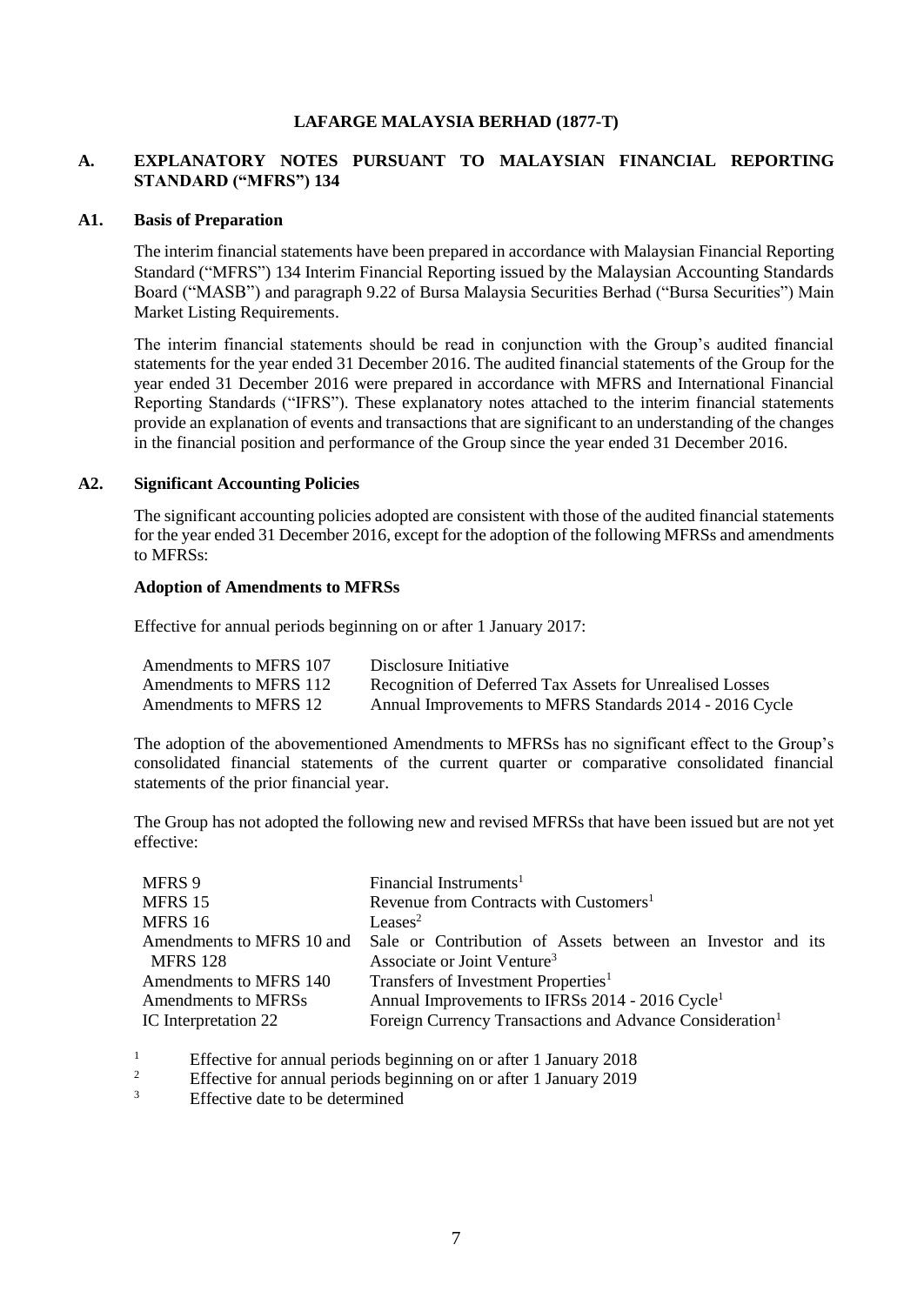#### **A2. Significant Accounting Policies (continued)**

The Directors anticipate that the abovementioned Standards and Amendments will be adopted in the annual financial statements of the Group when they become effective and that the adoption of these Standards and Amendments will have no material impact on the financial statements of the Group in the period of initial application except for MFRS 9 and MFRS 15. The Group is currently assessing the impact of adopting both MFRS 9 and MFRS 15.

#### **A3. Audit Report of Preceding Audited Financial Statements**

The audit reports of the preceding annual financial statements of the Company and of the Group were not subject to any qualification.

#### **A4. Seasonal or Cyclical Factors**

The operations of the Group are closely linked to the construction sector which would normally experience a slow-down in construction activities during festive seasons in Malaysia and Singapore.

#### **A5. Unusual Items Affecting the Assets, Liabilities, Equity, Net Income or Cash Flows**

There were no items affecting the Group's assets, liabilities, equity, net income or cash flows that are material and unusual because of their nature, size or incidence.

#### **A6. Material Changes in Accounting Estimates**

There were no material changes in estimates of amounts reported in prior interim periods or in previous financial years which have a material effect in the current quarter.

#### **A7. Capital Issues, Dealings in Own Shares and Repayment of Debt**

There were no issuance and repayment of debt and equity securities, share buy-back, share cancellations, share held as treasury shares and resale of treasury shares during the financial period under review.

#### **A8. Dividend Paid**

There was no dividend payment during the financial period ended 30 June 2017.

#### **A9. Segmental Information**

Segment information is presented in respect of the Group's business segments, which reflect the Group's internal reporting structure that are regularly reviewed by the Group's chief operating decision maker.

Segment results, assets and liabilities include items directly attributable to a segment as well as those that can be allocated on a reasonable basis. Unallocated items mainly comprise corporate assets and liabilities that relate to investing and financing activities and cannot be reasonably allocated to individual segments. These include mainly corporate assets, other investments, deferred tax assets/liabilities and current tax assets/liabilities.

The Group is organised into the following main operating segments:

Cement Cement business and trading of other building materials Aggregates & Concrete Aggregates and ready-mixed concrete business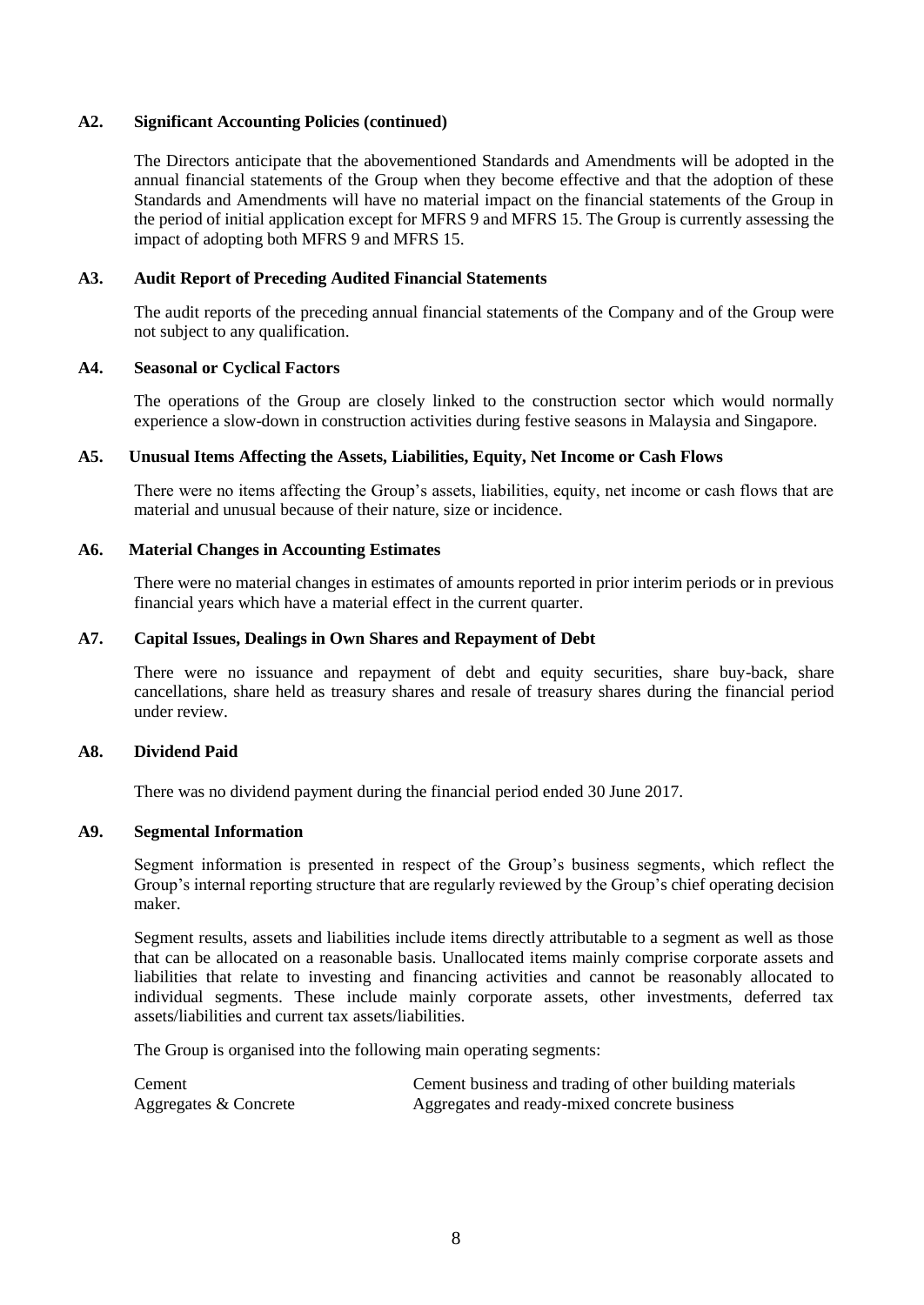# **A9. Segmental Information (continued)**

**Analysis of the Group's segment information is as follows:** 

|                                                                                  |                       | <b>Cement</b>         | <b>Aggregates &amp; Concrete</b> |                       | <b>Elimination</b>    |                       | <b>Total</b>          |                       |
|----------------------------------------------------------------------------------|-----------------------|-----------------------|----------------------------------|-----------------------|-----------------------|-----------------------|-----------------------|-----------------------|
| <b>6 Months Ended 30 June</b>                                                    | 2017<br><b>RM'000</b> | 2016<br><b>RM'000</b> | 2017<br><b>RM'000</b>            | 2016<br><b>RM'000</b> | 2017<br><b>RM'000</b> | 2016<br><b>RM'000</b> | 2017<br><b>RM'000</b> | 2016<br><b>RM'000</b> |
| <b>Segment revenue</b>                                                           |                       |                       |                                  |                       |                       |                       |                       |                       |
| External revenue                                                                 | 790,576               | 1,054,893             | 303,051                          | 273,691               |                       |                       | 1,093,627             | 1,328,584             |
| Internal revenue                                                                 | 146,611               | 157,601               | 5,294                            | 5,630                 | (151,905)             | (163, 231)            |                       |                       |
|                                                                                  | 937,187               | 1,212,494             | 308,345                          | 279,321               | (151,905)             | (163, 231)            | 1,093,627             | 1,328,584             |
| Segment (loss)/profit                                                            | (113, 735)            | 81,372                | 6,001                            | (1,239)               |                       |                       | (107, 734)            | 80,133                |
| Reconciliation of segment profit to<br>consolidated (loss)/profit before<br>tax: |                       |                       |                                  |                       |                       |                       |                       |                       |
| Interest income                                                                  |                       |                       |                                  |                       |                       |                       | 3,003                 | 586                   |
| Finance cost                                                                     |                       |                       |                                  |                       |                       |                       | (11, 341)             | (7,639)               |
| Share of results of joint venture                                                |                       |                       |                                  |                       |                       |                       | (5,311)               | (7, 757)              |
| Consolidated (loss)/profit before tax                                            |                       |                       |                                  |                       |                       |                       | (121, 383)            | 65,323                |
| <b>Segment assets</b>                                                            | 4,060,979             | 4,028,849             | 333,224                          | 305,696               | (379, 514)            | (344, 415)            | 4,014,689             | 3,990,130             |
| Reconciliation of segment assets to<br>consolidated total assets:                |                       |                       |                                  |                       |                       |                       |                       |                       |
| Investment in joint venture                                                      |                       |                       |                                  |                       |                       |                       | 20,550                | 25,850                |
| Unallocated corporate assets                                                     |                       |                       |                                  |                       |                       |                       | 224,314               | 227,902               |
| Consolidated total assets                                                        |                       |                       |                                  |                       |                       |                       | 4,259,553             | 4,243,882             |
| <b>Segment liabilities</b>                                                       | 961,228               | 748,902               | 201,481                          | 235,485               | (386, 758)            | (343,754)             | 775,951               | 640,633               |
| Reconciliation of segment liabilities<br>to consolidated total liabilities:      |                       |                       |                                  |                       |                       |                       |                       |                       |
| Interest bearing instruments                                                     |                       |                       |                                  |                       |                       |                       | 389,456               | 376,473               |
| Unallocated corporate liabilities                                                |                       |                       |                                  |                       |                       |                       | 126,019               | 179,952               |
| Consolidated total liabilities                                                   |                       |                       |                                  |                       |                       |                       | 1,291,426             | 1,197,058             |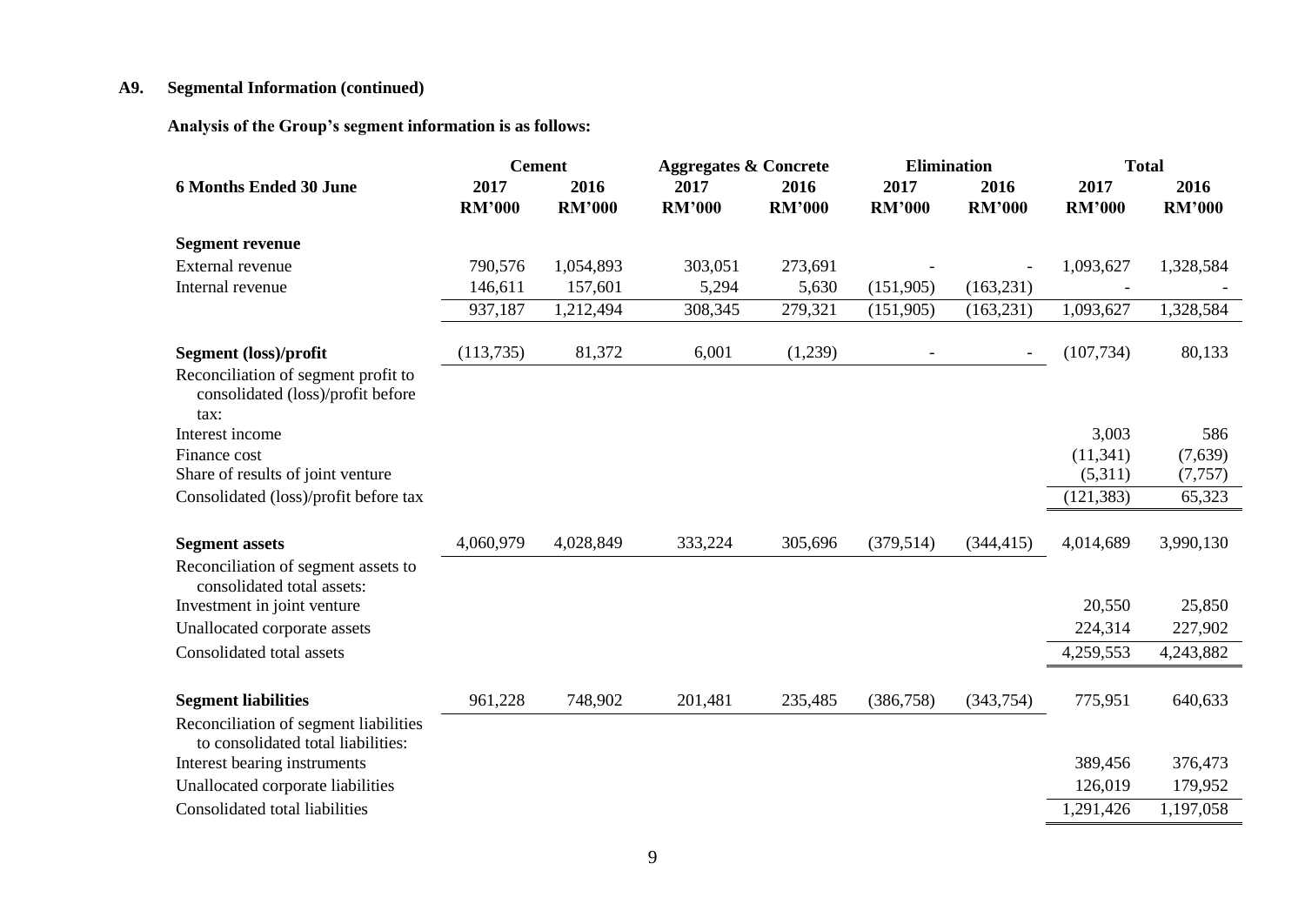## **A10. Valuation of Property, Plant and Equipment**

There is no revaluation of property, plant and equipment brought forward from the previous audited financial statements as the Group does not adopt a revaluation policy on its property, plant and equipment.

#### **A11. Material Events Subsequent to Quarter End**

There were no other material events subsequent to the current financial quarter 30 June 2017 up to the date of this report which are likely to substantially affect the results of the operations of the Group.

## **A12. Changes in Group Composition**

There was no change in the composition for the Group in this quarter.

## **A13. Contingent Liabilities**

The Group has no material contingent liabilities as at the date of this report.

## **A14. Commitments**

Outstanding commitments in respect of capital commitments at end of reporting date not provided for in the financial statements are as follows:  **As at** 

|                                    | As at         |
|------------------------------------|---------------|
|                                    | 30 June       |
|                                    | 2017          |
|                                    | <b>RM'000</b> |
| In respect of capital expenditure: |               |
| Approved and contracted for        | 24,067        |
| Approved but not contracted for    | 108,312       |
|                                    | 132,379       |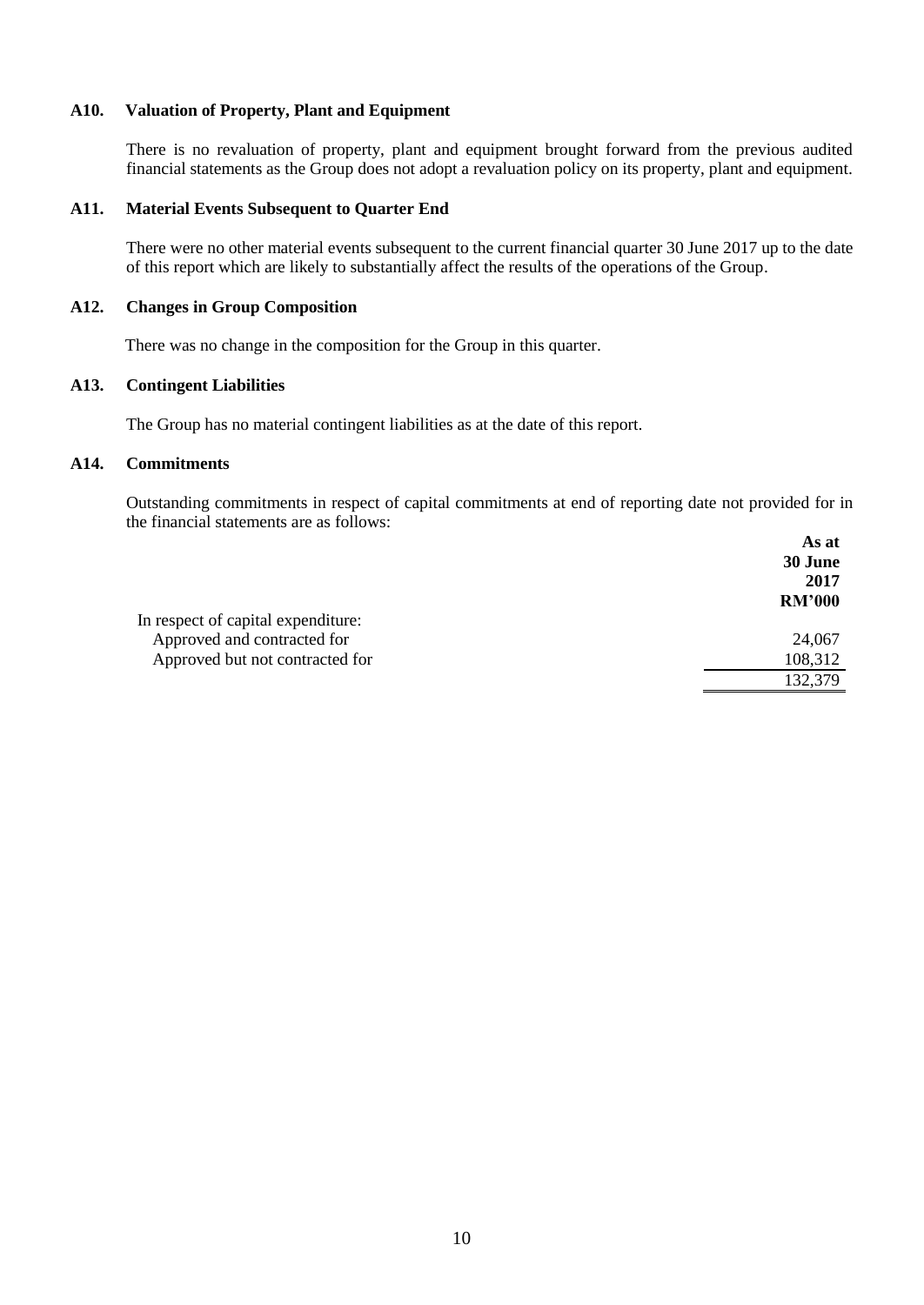## **B. EXPLANATORY NOTES PURSUANT TO APPENDIX 9B OF THE LISTING REQUIREMENTS OF BURSA SECURITIES**

#### **B1. Review of Group's Performance**

#### **Current Quarter vs. Corresponding Quarter of Previous Year.**

The Group's revenue decreased by 19.3% to RM531.8 million in the current quarter from RM658.8 million recorded in the corresponding quarter last year. This decrease was mainly attributable to lower sales contribution from the Cement segment caused by the soft market demand, increased industry capacity and continued pricing pressures.

On the back of this revenue decrease, the Group has recorded a loss before tax for the current quarter of RM57.9 million compared to a profit before tax of RM34.6 million for the same period last year. Lower operating profits from the Cement segment due to weak demand and competitive environment are the main reasons behind this decrease in profit. The situation was further exacerbated by the higher operating costs from higher fuel and electricity cost. This quarter's loss was partially mitigated by a one-off gain on disposal of land and lower one-off separation cost.

#### **Current Period To Date vs. Corresponding Period to Date of Previous Year.**

For the half-year ended 30 June 2017, the Group registered a drop in revenue by 17.7 % from RM1,328.6 million recorded in the same period last year to RM1,093.6 million this year. This was mainly due to weak market conditions and the competitive environment that have adversely affected the Group's sales revenue from the Cement segment. Higher sales contribution from the Concrete segment partially mitigated the Group's revenue decrease.

The Group recorded a loss before tax of RM121.4 million compared to a profit before tax in the corresponding period last year of RM65.3 million. This decrease in profitability was mainly attributable to the Cement segment's lower revenue contribution, higher depreciation of property, plant and equipment and higher fuel and electricity costs. The above were partially mitigated by the gain from disposal of lands and lower one-off separation cost compared to last year.

#### **B2. Comparison with Preceding Quarter**

|                 | $2nd$ Quarter Ended<br><b>30 June 2017</b><br><b>RM'000</b> | 1 <sup>st</sup> Quarter Ended<br>31 March 2017<br><b>RM'000</b> |
|-----------------|-------------------------------------------------------------|-----------------------------------------------------------------|
| Revenue         | 531,773                                                     | 561,854                                                         |
| Loss before tax | (57, 934)                                                   | (63, 449)                                                       |

The Group recorded a decrease in revenue by 5.4% compared to the preceding quarter. This is mainly due to lower sales contribution from the domestic Cement and Concrete segments from a weaker market demand attributed to the competitive environment. Despite the lower revenue, the Group's loss before tax for the current quarter of RM57.9 million has improved slightly compared to RM63.4 million in preceding quarter, mainly due to the lower depreciation charges and improved operating cost as compared with preceding quarter partially offset by lower gain on disposal of property, plant and equipment.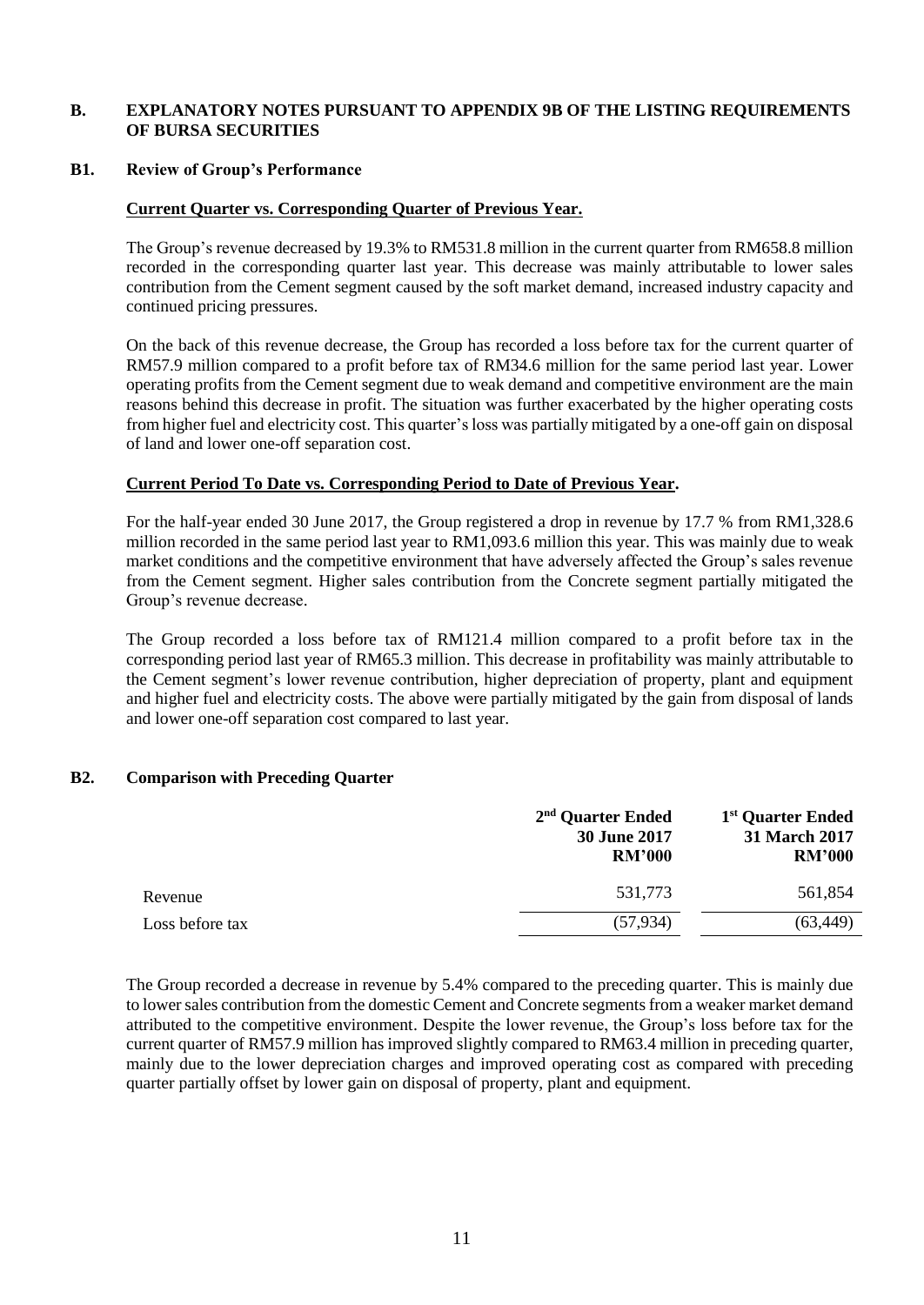## **B3. Prospects**

The Group will continue its emphasis on cost efficiency. It will continue its differentiation efforts – products, services and route to market, to enhance its value-add to its customers. The Group will also focus on reinforcing its reputation as the preferred partner for complex construction projects.

## **B4. Profit Forecast and Profit Guarantee**

The Group did not publish any profit forecast or profit guarantee during the current quarter ended 30 June 2017.

## **B5. Income Tax Credit**

Income tax credit comprises the following:

|                             | 2 <sup>nd</sup> Quarter Ended | <b>Year To Date Ended</b> |
|-----------------------------|-------------------------------|---------------------------|
|                             | 30 June 2017                  | 30 June 2017              |
|                             | <b>RM'000</b>                 | <b>RM'000</b>             |
| In respect of current year: |                               |                           |
| - income tax                | (3,284)                       | (6,895)                   |
| - deferred tax              | 17,278                        | 35,411                    |
| In respect of prior year:   |                               |                           |
| - income tax                | (1)                           | (23)                      |
| - deferred tax              |                               | 72                        |
| Total tax credit            | 13,993                        | 28,565                    |

The Group's effective tax rate for the current quarter is close to the statutory tax rate of 24% in Malaysia.

## **B6. Status of Corporate Proposals**

There were no corporate proposals announced but not completed as at the date of this report.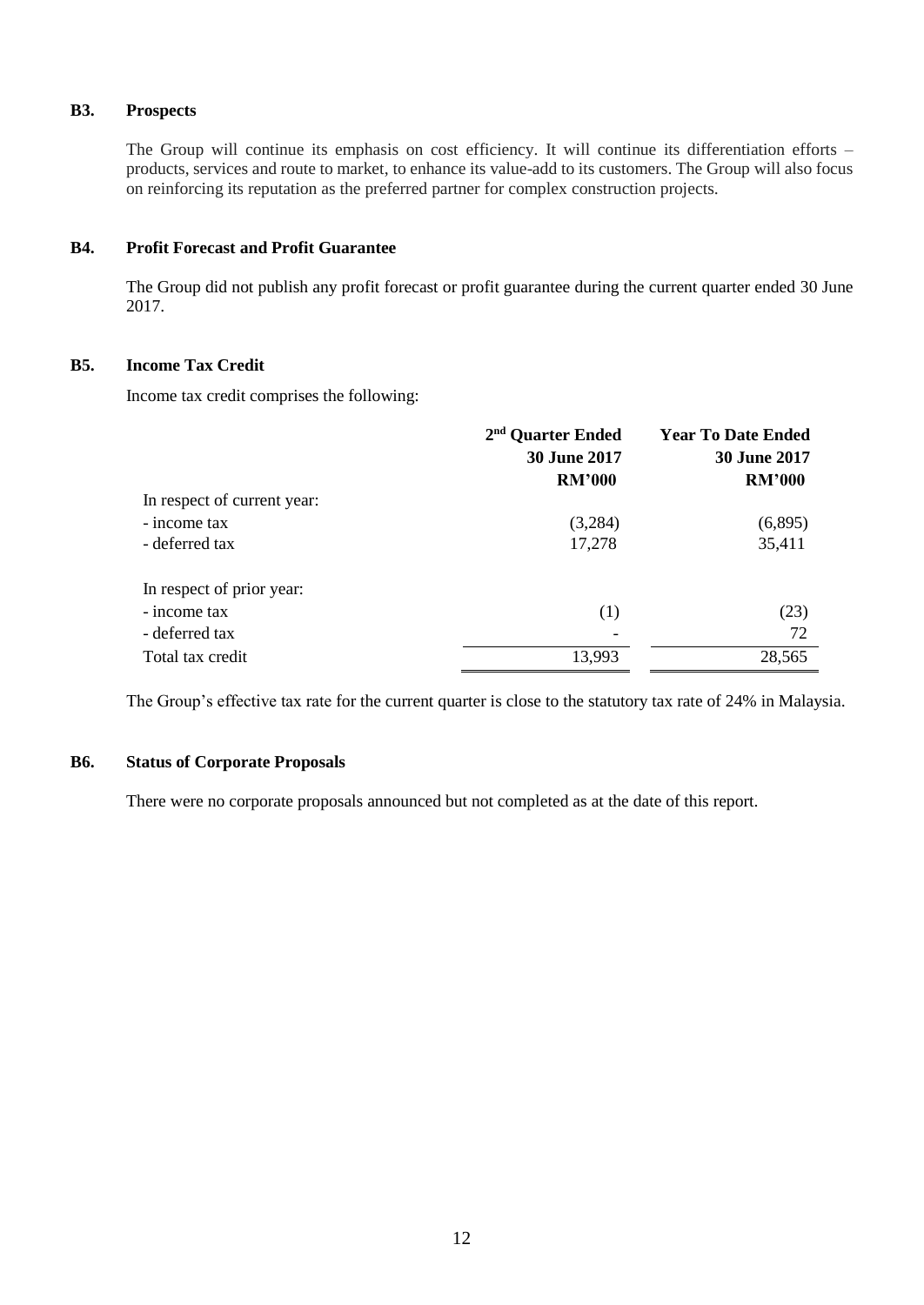# **B7. Group Borrowings**

The Group borrowings (denominated in Ringgit Malaysia) are as follows:

|                               | As at<br><b>30 June 2017</b><br><b>RM'000</b> | As at<br>31 December 2016<br><b>RM'000</b> |
|-------------------------------|-----------------------------------------------|--------------------------------------------|
| Short-term borrowings         |                                               |                                            |
| Non-secured                   |                                               |                                            |
| Medium Term Note              |                                               | 280,000                                    |
| Revolving credit              | 86,634                                        | 54,000                                     |
| Term loan (current)           | 103,500                                       | 7,000                                      |
| Bank overdraft                | 19,684                                        | 6,470                                      |
|                               | 209,818                                       | 347,470                                    |
| Long-term borrowings          |                                               |                                            |
| Non-secured                   |                                               |                                            |
| Term loan (non-current)       | 179,638                                       |                                            |
| <b>Total Group borrowings</b> | 389,456                                       | 347,470                                    |

All borrowings are denominated in Ringgit Malaysia.

## **B8. Material Litigation**

The claim by the Singaporean Comptroller of Income Tax against LMCB Holdings Pte Ltd and Lafarge Malaysia Berhad in the High Court of Singapore is ongoing and is at the pre trial stage. Hearing dates for this matter have been put on hold pending determination by the Singapore Courts on certain interim applications.

# **B9. Dividend**

The Directors do not recommend any interim dividend for the current quarter under review.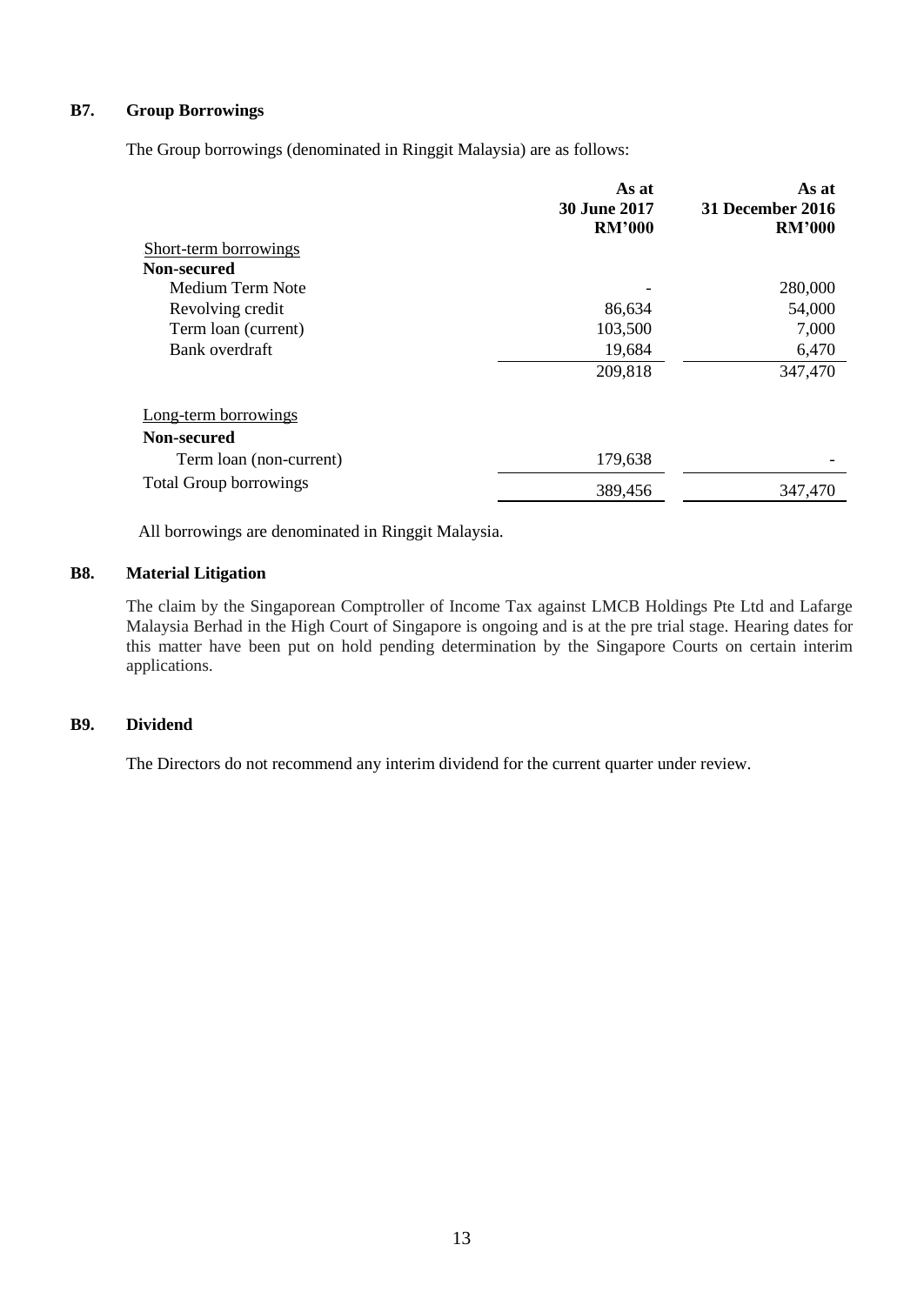# **B10. (Loss)/profit for the period**

|                                                                    | 2 <sup>nd</sup> Quarter Ended |                     | <b>Year to Date Ended</b> |                     |
|--------------------------------------------------------------------|-------------------------------|---------------------|---------------------------|---------------------|
|                                                                    | 30 June 2017                  | <b>30 June 2016</b> | 30 June 2017              | <b>30 June 2016</b> |
|                                                                    | <b>RM'000</b>                 | <b>RM'000</b>       | <b>RM'000</b>             | <b>RM'000</b>       |
| (Loss)/profit for the period is arrived<br>after charging:         |                               |                     |                           |                     |
| Allowance for inventory obsolescence<br>Amortisation of:           | 543                           |                     | 1,233                     | 89                  |
| - other intangible assets<br>- prepaid lease payments on leasehold | 726                           | 1,257               | 1,333                     | 1,418               |
| land<br>Depreciation of:                                           | 1,165                         | 1,335               | 2,369                     | 2,646               |
| - investment property                                              | $\overline{2}$                |                     | 3                         | 1                   |
| - property, plant and equipment                                    | 48,354                        | 42,895              | 104,661                   | 86,044              |
| Derivative loss                                                    | 81                            |                     | 342                       | 1,493               |
| Impairment loss recognised on trade<br>receivables                 | 960                           | 2,742               | 990                       | 3,726               |
| Loss on disposal of:                                               |                               |                     |                           |                     |
| - property, plant and equipment<br>- unquoted investments          | 10                            | 2,562               | 10                        | 2,486               |
| Property, plant and equipment written<br>off                       | 53                            | 22                  | 165                       | 846                 |
| Provision for retirement benefits                                  | 2,797                         | 2,281               | 5,447                     | 4,624               |
| Unrealised loss on foreign exchange                                | 1,638                         |                     | 1,191                     | 2,592               |
| and after crediting:                                               |                               |                     |                           |                     |
| Derivative gain<br>Gain on disposal of:                            |                               | 2,465               |                           |                     |
| - property, plant and equipment                                    | 5,602                         |                     | 5,736                     |                     |
| - investment property                                              |                               |                     | 9,105                     |                     |
| Reversal of impairment loss on trade<br>receivables                | 165                           | 355                 | 502                       | 677                 |
| Reversal of allowance for inventory<br>obsolescence                |                               | 601                 |                           |                     |
| Realised gain on foreign exchange                                  | 1,199                         | 5,487               | 5,654                     | 4,157               |
| Unrealised gain on foreign exchange                                |                               | 2,431               |                           |                     |